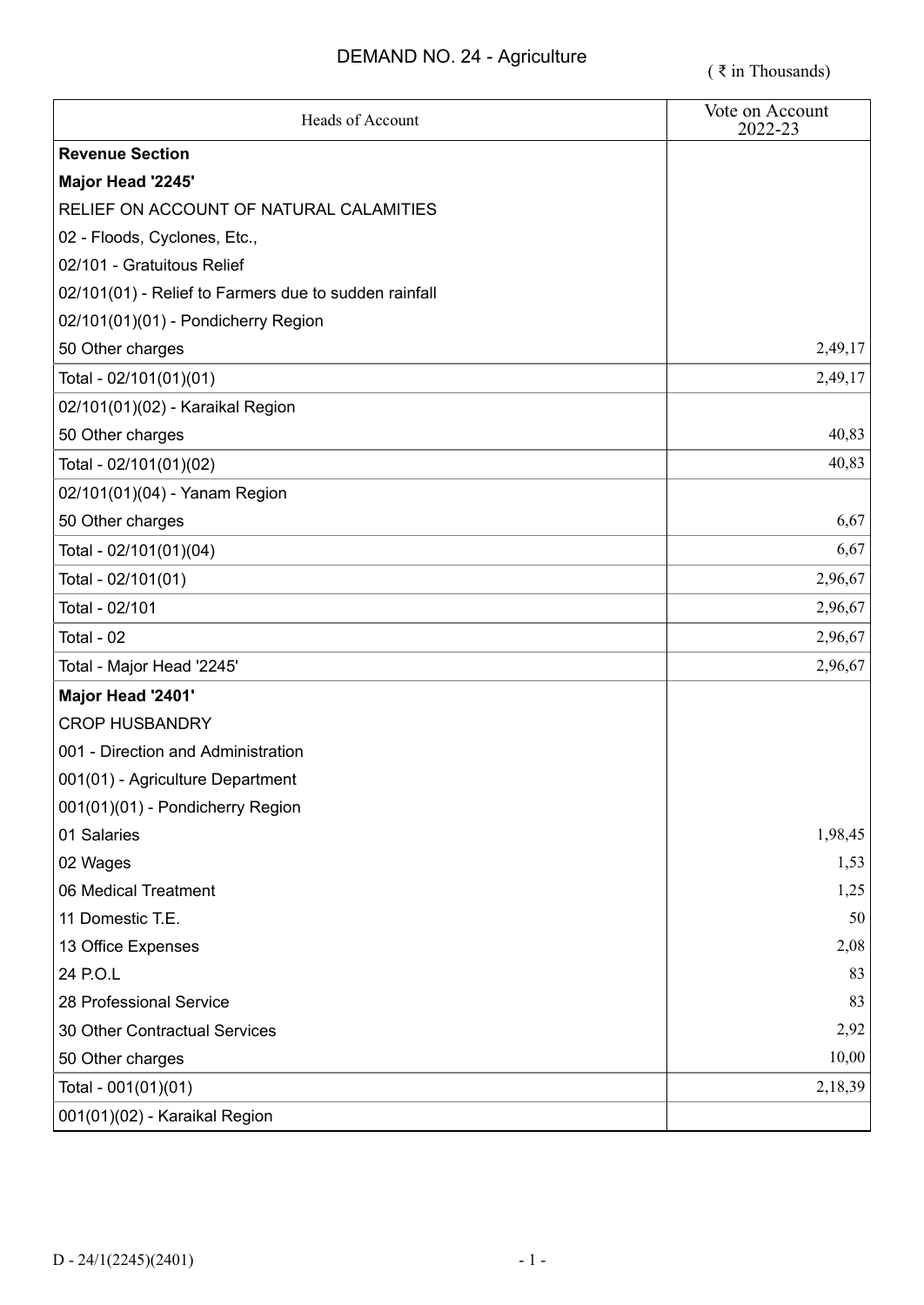| Heads of Account                                                                                         | Vote on Account<br>2022-23 |
|----------------------------------------------------------------------------------------------------------|----------------------------|
| 01 Salaries                                                                                              | 1,70,95                    |
| 06 Medical Treatment                                                                                     | 1,51                       |
| 11 Domestic T.E.                                                                                         | 10                         |
| 13 Office Expenses                                                                                       | 1,46                       |
| 28 Professional Service                                                                                  | 10                         |
| 30 Other Contractual Services                                                                            | 4,17                       |
| Total - 001(01)(02)                                                                                      | 1,78,29                    |
| 001(01)(03) - Mahe Region                                                                                |                            |
| 01 Salaries                                                                                              | 41,50                      |
| 02 Wages                                                                                                 |                            |
| 06 Medical Treatment                                                                                     | 42                         |
| 13 Office Expenses                                                                                       | 21                         |
| 30 Other Contractual Services                                                                            | 1,13                       |
| Total - 001(01)(03)                                                                                      | 43,27                      |
| 001(01)(04) - Yanam Region                                                                               |                            |
| 01 Salaries                                                                                              | 35,00                      |
| 02 Wages                                                                                                 | $\overline{2}$             |
| 06 Medical Treatment                                                                                     | 42                         |
| 11 Domestic T.E.                                                                                         | 10                         |
| 13 Office Expenses                                                                                       | 21                         |
| 50 Other charges                                                                                         | 4                          |
| Total - 001(01)(04)                                                                                      | 35,79                      |
| Total - 001(01)                                                                                          | 4,75,74                    |
| 001(03) - Payment of Current Consumption Charges, Water Consumption Charges,<br>Telephone Charges, etc., |                            |
| 001(03)(01) - Pondicherry Region                                                                         |                            |
| 13 Office Expenses                                                                                       | 22,92                      |
| Total - 001(03)(01)                                                                                      | 22,92                      |
| 001(03)(02) - Karaikal Region                                                                            |                            |
| 13 Office Expenses                                                                                       | 1,75                       |
| Total - 001(03)(02)                                                                                      | 1,75                       |
| 001(03)(03) - Mahe Region                                                                                |                            |
| 13 Office Expenses                                                                                       | 15                         |
| Total - 001(03)(03)                                                                                      | 15                         |
| 001(03)(04) - Yanam Region                                                                               |                            |
| 13 Office Expenses                                                                                       | 21                         |
| Total - 001(03)(04)                                                                                      | 21                         |
| Total - 001(03)                                                                                          | 25,03                      |
| <b>Total - 001</b>                                                                                       | 5,00,77                    |
| 102 - Food grain crops                                                                                   |                            |

 $D - 24/2(2401)$  - 2 -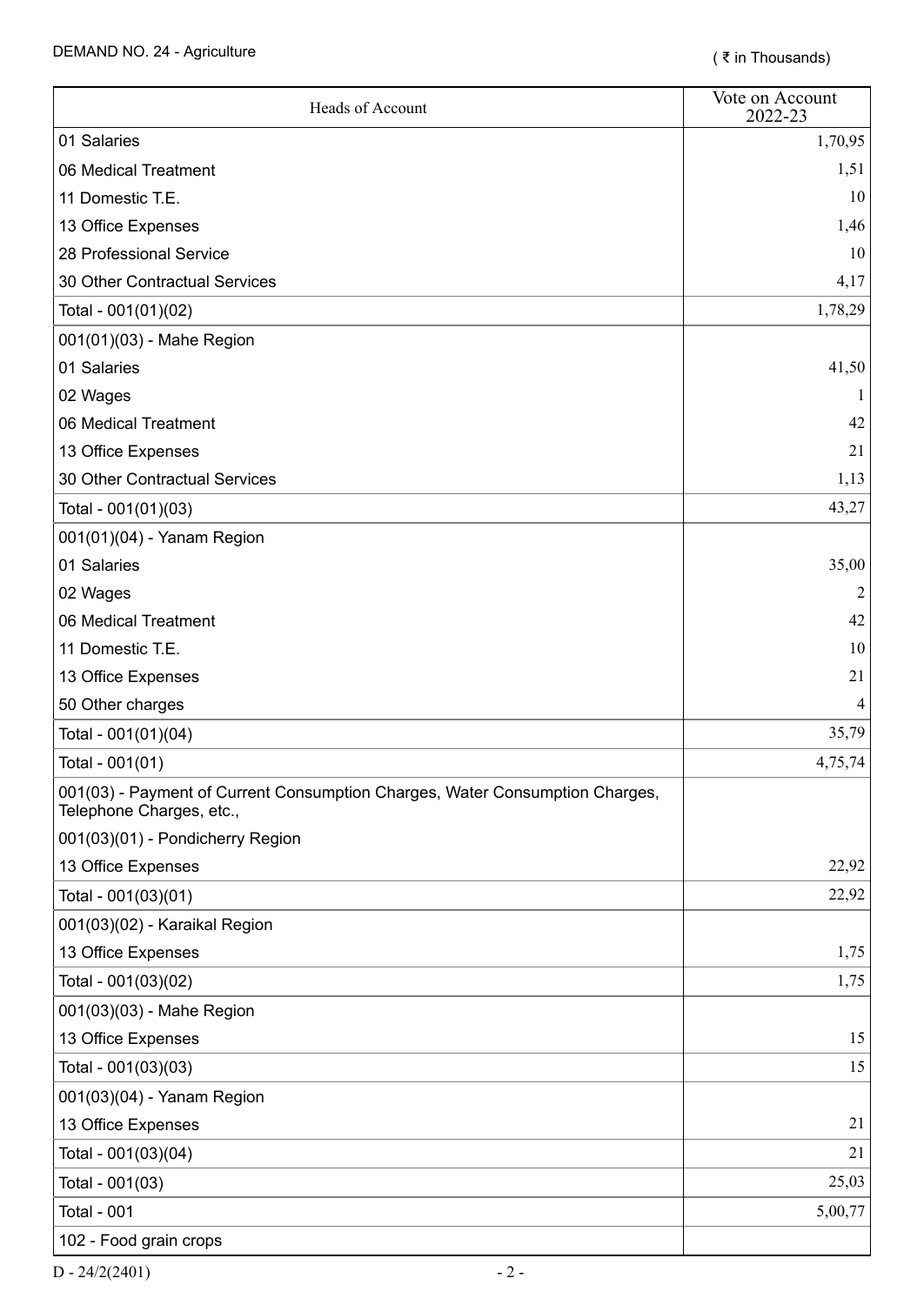| Heads of Account                        | Vote on Account<br>2022-23 |
|-----------------------------------------|----------------------------|
| 102(01) - Crop Production Technology    |                            |
| 102(01)(01) - Pondicherry Region        |                            |
| 01 Salaries                             | 61,00                      |
| 02 Wages                                |                            |
| 06 Medical Treatment                    |                            |
| 11 Domestic T.E.                        | 15                         |
| 13 Office Expenses                      | 1,67                       |
| 14 Rents, Rates, Taxes                  | 10,42                      |
| 30 Other Contractual Services           | 3,33                       |
| 33 Subsidies                            | 4,08,04                    |
| 50 Other charges                        | 4,38                       |
| Total - 102(01)(01)                     | 4,89,05                    |
| 102(01)(02) - Karaikal Region           |                            |
| 01 Salaries                             | 54,60                      |
| 06 Medical Treatment                    | 2                          |
| 11 Domestic T.E.                        |                            |
| 13 Office Expenses                      | 42                         |
| 14 Rents, Rates, Taxes                  | 1,25                       |
| 33 Subsidies                            | 2,85,55                    |
| Total - 102(01)(02)                     | 3,41,89                    |
| 102(01)(04) - Yanam Region              |                            |
| 02 Wages                                |                            |
| 33 Subsidies                            | 12,08                      |
| 50 Other charges                        | $10\,$                     |
| Total - 102(01)(04)                     | 12,19                      |
| Total - 102(01)                         | 8,43,13                    |
| 102(03) - Financial Assistance to PASIC |                            |
| 102(03)(01) - Pondicherry Region        |                            |
| 36 Grant in aid Salaries                | 68,75                      |
| Total - 102(03)(01)                     | 68,75                      |
| Total - 102(03)                         | 68,75                      |
| <b>Total - 102</b>                      | 9,11,88                    |
| 103 - Seeds                             |                            |
| 103(01) - State Seed Farm               |                            |
| 103(01)(02) - Karaikal Region           |                            |
| 01 Salaries                             | 19,00                      |
| 02 Wages                                | 13,00                      |
| 06 Medical Treatment                    |                            |
| 11 Domestic T.E.                        | 5                          |
| 13 Office Expenses                      | 42                         |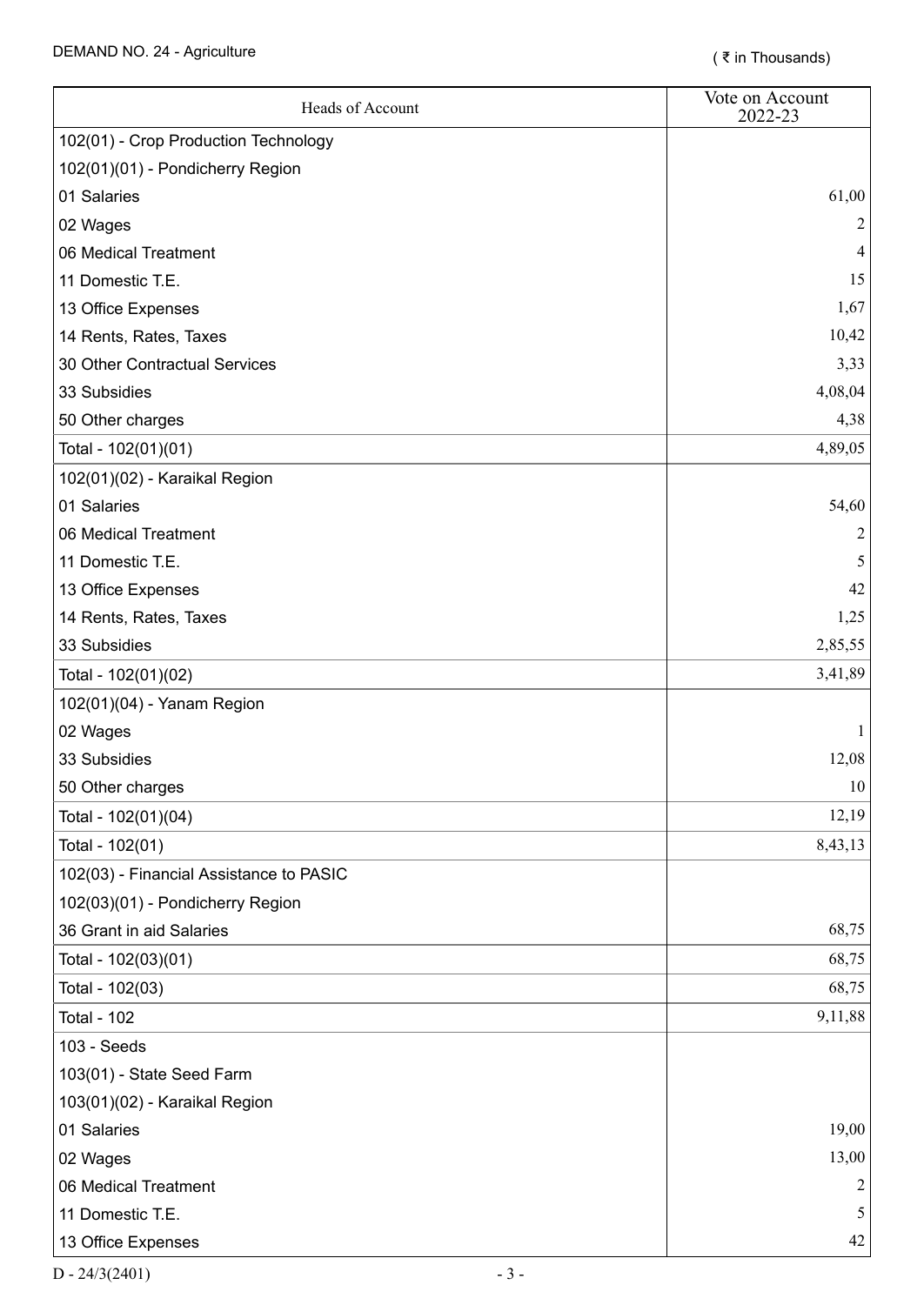| Heads of Account                                                 | Vote on Account<br>2022-23 |
|------------------------------------------------------------------|----------------------------|
| 50 Other charges                                                 | 5,05                       |
| Total - 103(01)(02)                                              | 37,54                      |
| Total - 103(01)                                                  | 37,54                      |
| 103(02) - Integrated Programme for Seed Production Certification |                            |
| 103(02)(01) - Pondicherry Region                                 |                            |
| 31 Grants-in-aid                                                 | 2,70                       |
| 33 Subsidies                                                     | 6,00                       |
| 36 Grant in aid Salaries                                         | 41,04                      |
| 50 Other charges                                                 | 4,17                       |
| Total - 103(02)(01)                                              | 53,91                      |
| 103(02)(02) - Karaikal Region                                    |                            |
| 33 Subsidies                                                     | 1,10                       |
| 50 Other charges                                                 | 27                         |
| Total - 103(02)(02)                                              | 1,37                       |
| Total - 103(02)                                                  | 55,28                      |
| <b>Total - 103</b>                                               | 92,82                      |
| 104 - Agricultural Farms                                         |                            |
| 104(01) - Experimental Research Farm                             |                            |
| 104(01)(02) - Karaikal Region                                    |                            |
| 01 Salaries                                                      | 29,00                      |
| 06 Medical Treatment                                             | 2,57                       |
| 11 Domestic T.E.                                                 | 5                          |
| 13 Office Expenses                                               | 21                         |
| 50 Other charges                                                 | 2,75                       |
| Total - 104(01)(02)                                              | 34,58                      |
| Total - 104(01)                                                  | 34,58                      |
| <b>Total - 104</b>                                               | 34,58                      |
| 105 - Manures and Fertilizers                                    |                            |
| 105(02) - Soil Resource Management and Inputs Quality Control    |                            |
| 105(02)(01) - Pondicherry Region                                 |                            |
| 01 Salaries                                                      | 52,00                      |
| 06 Medical Treatment                                             |                            |
| 11 Domestic T.E.                                                 | 15                         |
| 13 Office Expenses                                               | 83                         |
| 30 Other Contractual Services                                    | 9,71                       |
| 50 Other charges                                                 | 1,04                       |
| Total - 105(02)(01)                                              | 63,77                      |
| 105(02)(02) - Karaikal Region                                    |                            |
| 50 Other charges                                                 | 1,46                       |
| Total - 105(02)(02)                                              | 1,46                       |

 $D - 24/4(2401)$  - 4 -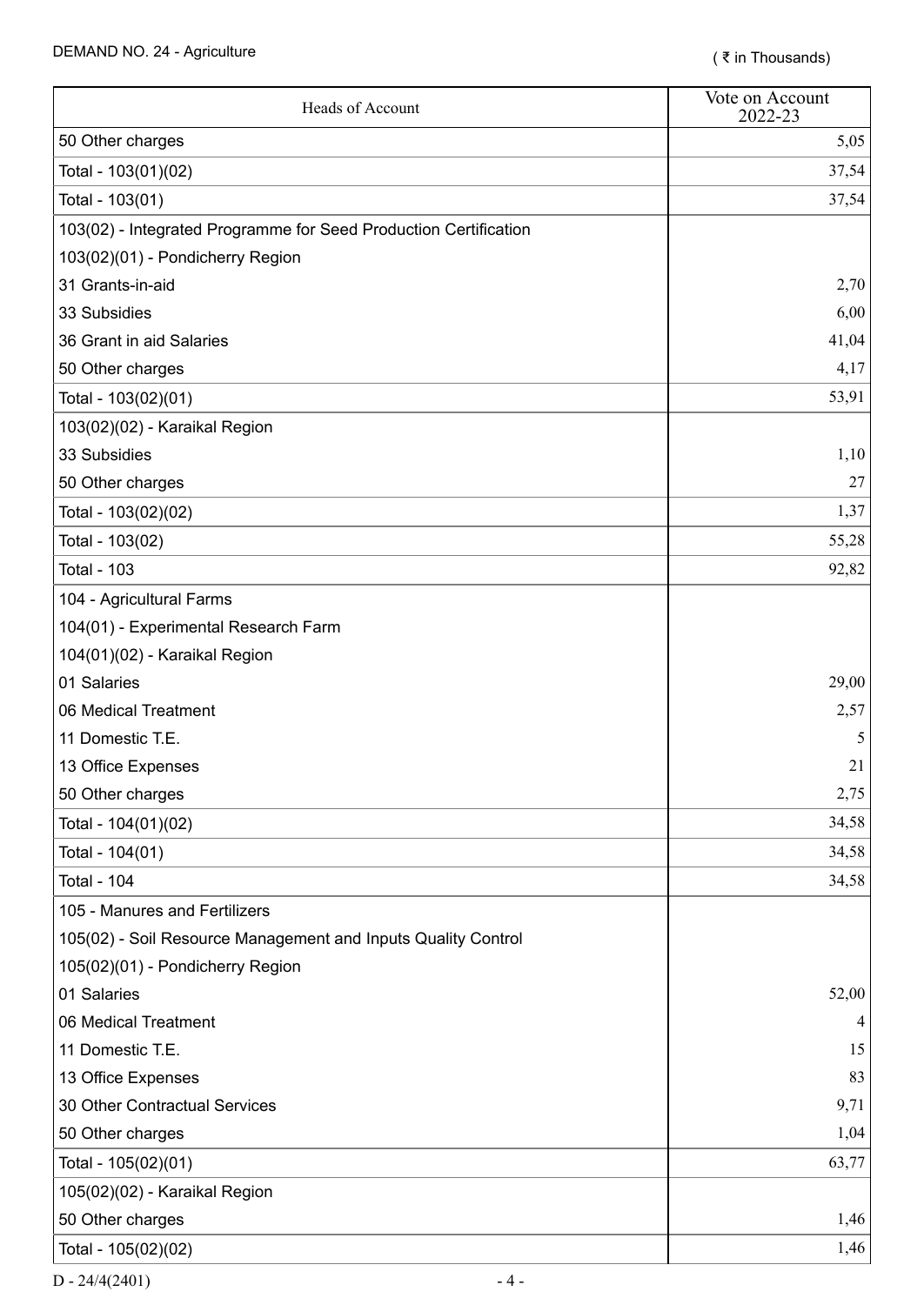| Heads of Account                                                                                                                      | Vote on Account<br>2022-23 |
|---------------------------------------------------------------------------------------------------------------------------------------|----------------------------|
| Total - 105(02)                                                                                                                       | 65,23                      |
| 105(04) - National Project on Management of soil Health and Fertility (CSS)                                                           |                            |
| 105(04)(01) - Pondicherry Region                                                                                                      |                            |
| 50 Other charges                                                                                                                      | 21,67                      |
| Total - 105(04)(01)                                                                                                                   | 21,67                      |
| Total - 105(04)                                                                                                                       | 21,67                      |
| <b>Total - 105</b>                                                                                                                    | 86,90                      |
| 107 - Plant Protection                                                                                                                |                            |
| 107(03) - Promotion of Post Harvest Technology and establishment of Agriculture<br>clinics by Self Employed Agriculture Technologists |                            |
| 107(03)(01) - Pondicherry Region                                                                                                      |                            |
| 33 Subsidies                                                                                                                          | 6,67                       |
| Total - 107(03)(01)                                                                                                                   | 6,67                       |
| Total - 107(03)                                                                                                                       | 6,67                       |
| <b>Total - 107</b>                                                                                                                    | 6,67                       |
| 108 - Commercial Crops                                                                                                                |                            |
| 108(01) - Integrated farming in Coconut holding for productivity improvement(CSS)                                                     |                            |
| 108(01)(01) - Pondicherry Region                                                                                                      |                            |
| 50 Other charges                                                                                                                      | 13,55                      |
| Total - 108(01)(01)                                                                                                                   | 13,55                      |
| Total - 108(01)                                                                                                                       | 13,55                      |
| 108(05) - Integrated farming in Coconut holding for productivity improvement (CSS)<br>(State Share)                                   |                            |
| 108(05)(01) - Pondicherry Region                                                                                                      |                            |
| 33 Subsidies                                                                                                                          | 2,67                       |
| Total - 108(05)(01)                                                                                                                   | 2,67                       |
| Total - 108(05)                                                                                                                       | 2,67                       |
| <b>Total - 108</b>                                                                                                                    | 16,22                      |
| 109 - Extension and Farmers' Training                                                                                                 |                            |
| 109(04) - Multiple Cropping Programme                                                                                                 |                            |
| 109(04)(01) - Pondicherry Region                                                                                                      |                            |
| 01 Salaries                                                                                                                           | 27,59                      |
| 02 Wages                                                                                                                              | 50                         |
| 06 Medical Treatment                                                                                                                  | 42                         |
| 11 Domestic T.E.                                                                                                                      | 25                         |
| 13 Office Expenses                                                                                                                    | 21                         |
| Total - 109(04)(01)                                                                                                                   | 28,97                      |
| Total - 109(04)                                                                                                                       | 28,97                      |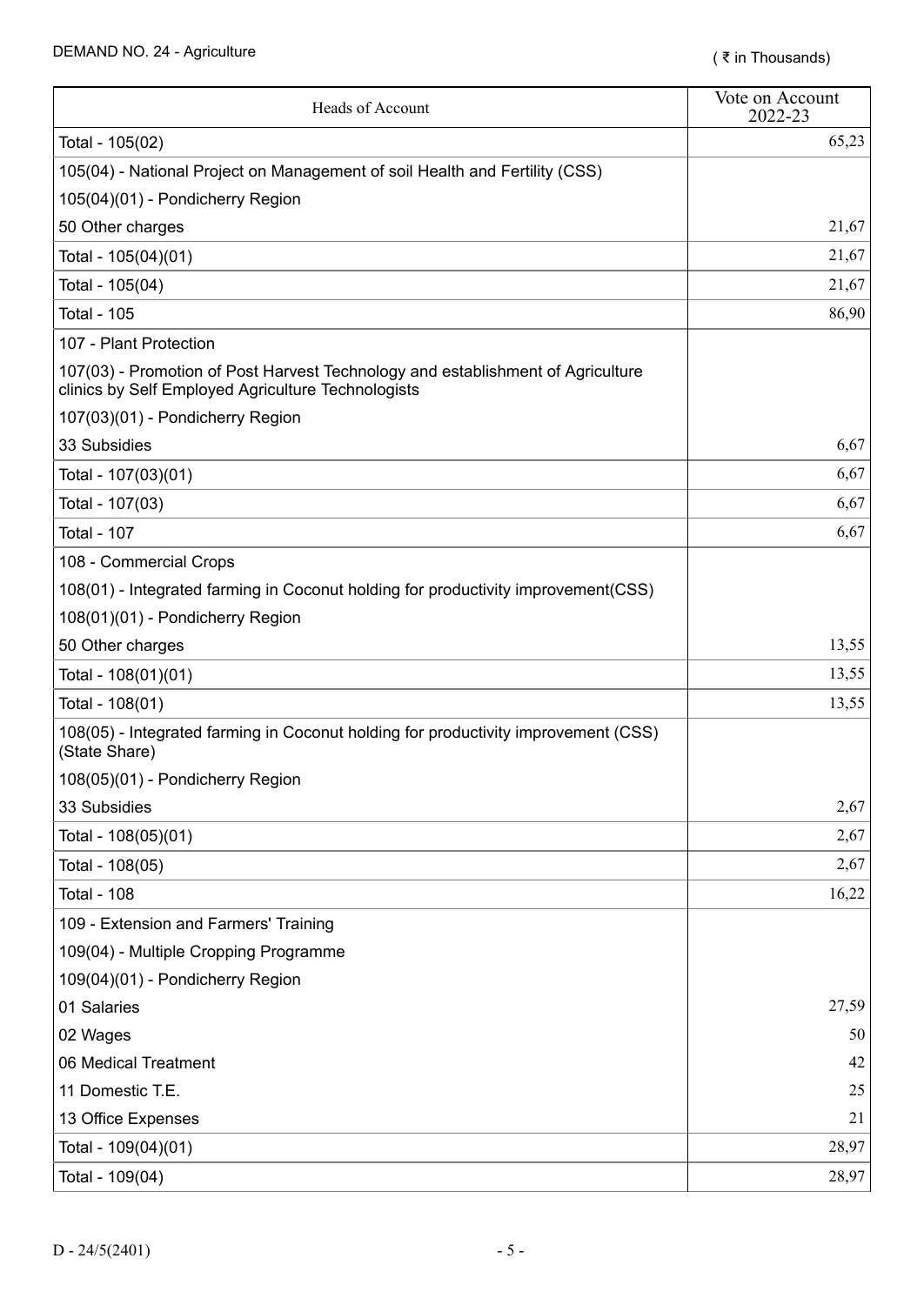| Heads of Account                                                                           | Vote on Account<br>2022-23 |
|--------------------------------------------------------------------------------------------|----------------------------|
| 109(07) - Rashtriya Krishi Vikas Yojana (CSS Flagship)                                     |                            |
| 109(07)(01) - Pondicherry Region                                                           |                            |
| 50 Other charges                                                                           | 3,15                       |
| Total - 109(07)(01)                                                                        | 3,15                       |
| Total - 109(07)                                                                            | 3,15                       |
| 109(08) - Integrated Extension Project and Agricultural Information Service                |                            |
| 109(08)(01) - Pondicherry Region                                                           |                            |
| 01 Salaries                                                                                | 6,30,00                    |
| 06 Medical Treatment                                                                       | 1,35                       |
| 11 Domestic T.E.                                                                           | 1,00                       |
| 13 Office Expenses                                                                         | 1,46                       |
| 50 Other charges                                                                           | 13                         |
| Total - 109(08)(01)                                                                        | 6,33,94                    |
| 109(08)(02) - Karaikal Region                                                              |                            |
| 01 Salaries                                                                                | 1,10,50                    |
| 06 Medical Treatment                                                                       | 93                         |
| 11 Domestic T.E.                                                                           | 15                         |
| 13 Office Expenses                                                                         | 21                         |
| 50 Other charges                                                                           | 32                         |
| Total - 109(08)(02)                                                                        | 1,12,11                    |
| Total - 109(08)                                                                            | 7,46,05                    |
| <b>Total - 109</b>                                                                         | 7,78,17                    |
| 110 - Crop Insurance                                                                       |                            |
| 110(01) - Welfare Board for Agriculture Labourers of the Union Territory of<br>Pondicherry |                            |
| 110(01)(01) - Pondicherry Region                                                           |                            |
| 36 Grant in aid Salaries                                                                   | 3,33                       |
| Total - 110(01)(01)                                                                        | 3,33                       |
| Total - 110(01)                                                                            | 3,33                       |
| 110(02) - Scheme for promoting crop insurance                                              |                            |
| 110(02)(01) - Pondicherry Region                                                           |                            |
| 33 Subsidies                                                                               | 1,54,17                    |
| Total - 110(02)(01)                                                                        | 1,54,17                    |
| Total - 110(02)                                                                            | 1,54,17                    |
| <b>Total - 110</b>                                                                         | 1,57,50                    |
| 113 - Agricultural Engineering                                                             |                            |
| 113(01) - Soil Conservation                                                                |                            |
| 113(01)(01) - Pondicherry Region                                                           |                            |
| 01 Salaries                                                                                | 75,00                      |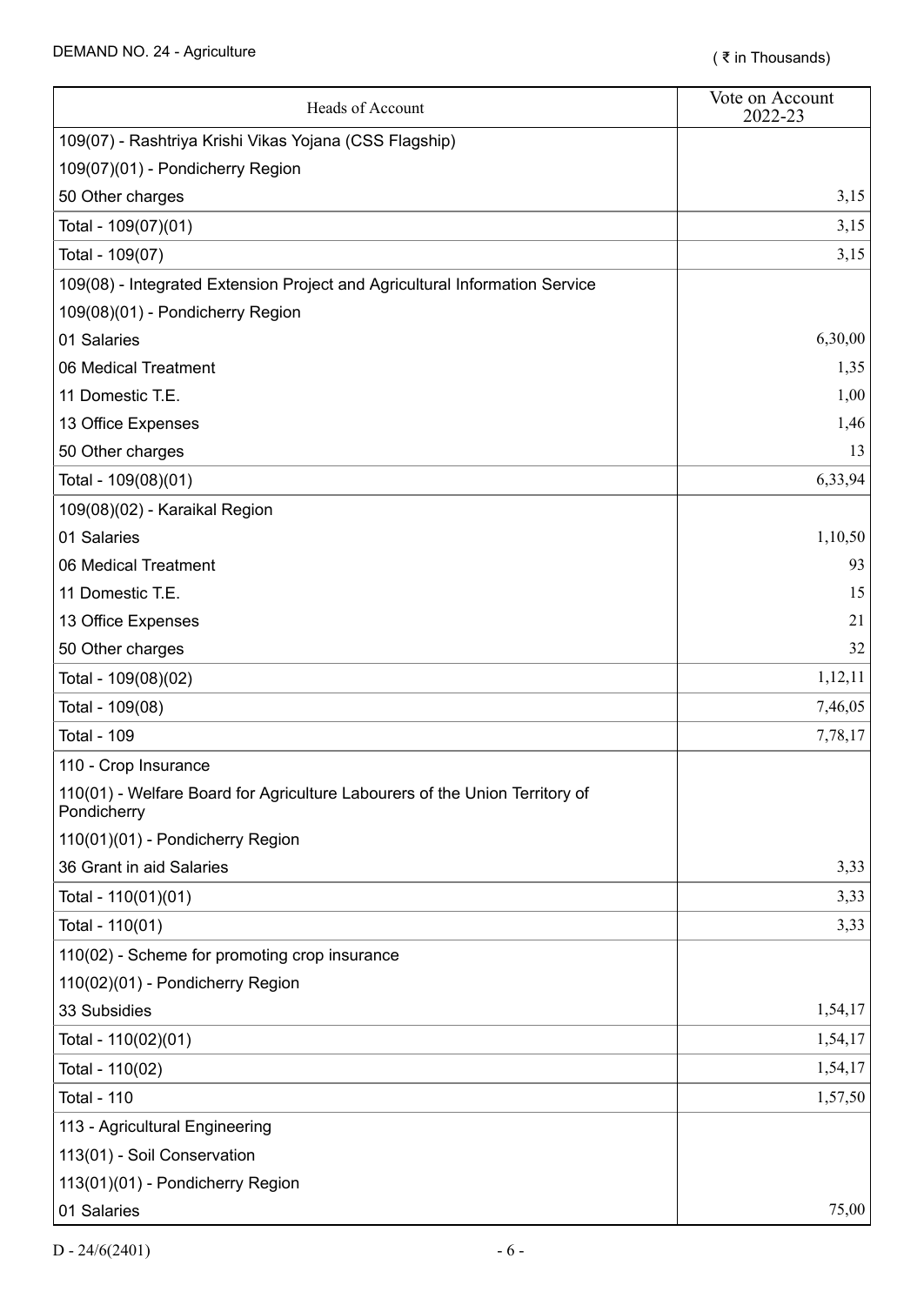| Heads of Account                                       | Vote on Account<br>2022-23 |
|--------------------------------------------------------|----------------------------|
| 06 Medical Treatment                                   | 10                         |
| 11 Domestic T.E.                                       | 50                         |
| 13 Office Expenses                                     | 42                         |
| 50 Other charges                                       | 21                         |
| Total - 113(01)(01)                                    | 76,23                      |
| Total - 113(01)                                        | 76,23                      |
| 113(02) - Government Agricultural Engineering Workshop |                            |
| 113(02)(01) - Pondicherry Region                       |                            |
| 01 Salaries                                            | 88,50                      |
| 02 Wages                                               |                            |
| 06 Medical Treatment                                   | 46                         |
| 11 Domestic T.E.                                       |                            |
| 13 Office Expenses                                     | 2,08                       |
| Total - 113(02)(01)                                    | 91,06                      |
| Total - 113(02)                                        | 91,06                      |
| 113(03) - Promotion of Agricultural Mechanisation      |                            |
| 113(03)(01) - Pondicherry Region                       |                            |
| 01 Salaries                                            | 2,85                       |
| 11 Domestic T.E.                                       |                            |
| 13 Office Expenses                                     | 63                         |
| 26 Advertising & Pub.                                  |                            |
| 50 Other charges                                       |                            |
| Total - 113(03)(01)                                    | 3,53                       |
| 113(03)(02) - Karaikal Region                          |                            |
| 13 Office Expenses                                     | 21                         |
| 26 Advertising & Pub.                                  | 42                         |
| 50 Other charges                                       | 42                         |
| Total - 113(03)(02)                                    | 1,05                       |
| Total - 113(03)                                        | 4,58                       |
| <b>Total - 113</b>                                     | 1,71,87                    |
| 119 - Horticulture and Vegetable Crops                 |                            |
| 119(03) - Establishment of an Orchard-cum-Nursery      |                            |
| 119(03)(01) - Pondicherry Region                       |                            |
| 01 Salaries                                            | 14,54                      |
| 11 Domestic T.E.                                       | 15                         |
| 13 Office Expenses                                     | 13                         |
| Total - 119(03)(01)                                    | 14,82                      |
| Total - 119(03)                                        | 14,82                      |
| 119(07) - National Horticulture Mission (CSS)          |                            |
| 119(07)(01) - Pondicherry Region                       |                            |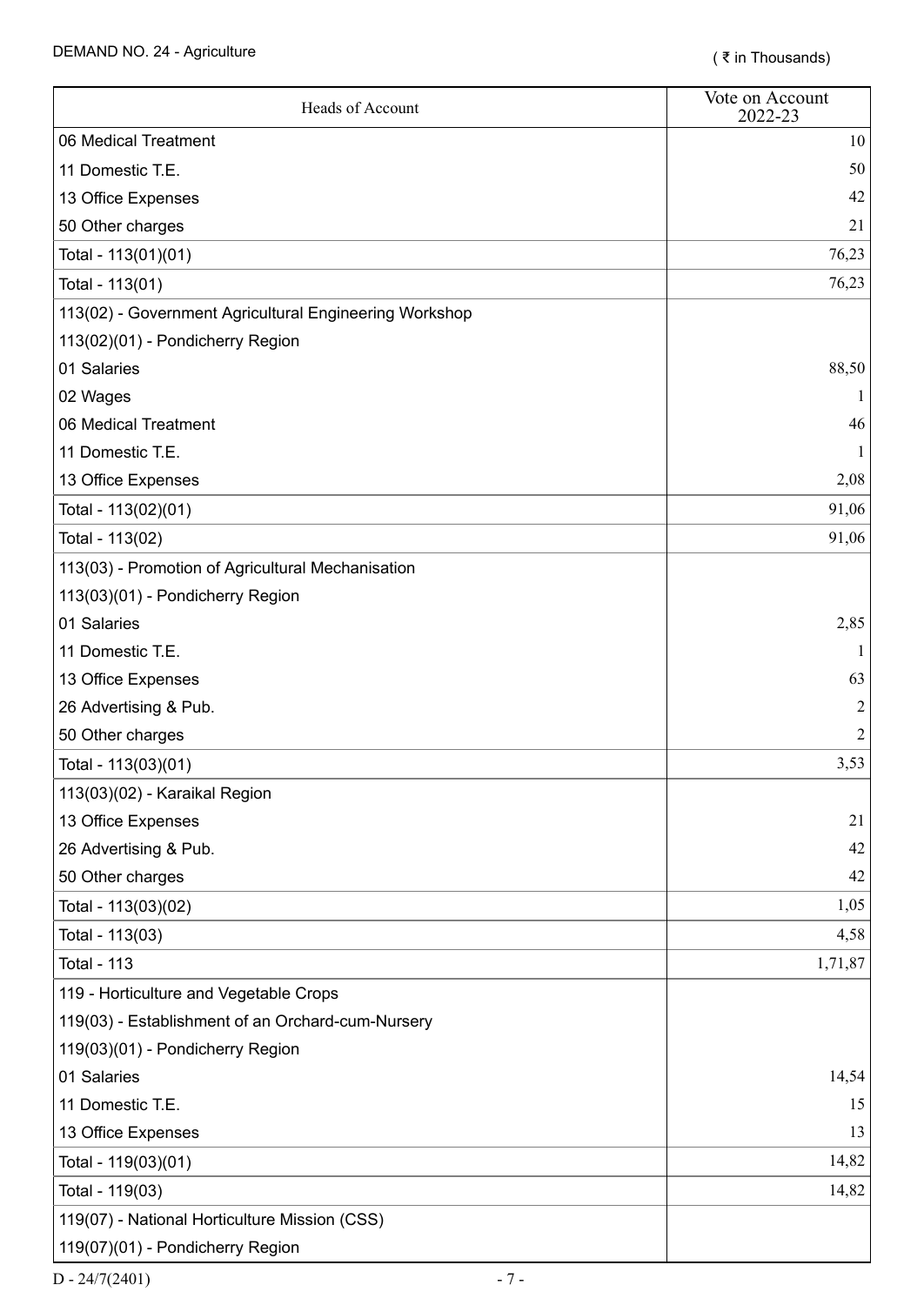| Heads of Account                                                                                   | Vote on Account<br>2022-23 |
|----------------------------------------------------------------------------------------------------|----------------------------|
| 31 Grants-in-aid                                                                                   | 23                         |
| Total - 119(07)(01)                                                                                | 23                         |
| Total - 119(07)                                                                                    | 23                         |
| 119(08) - Integrated Horticultural Development Programme through Diversification in<br>Agriculture |                            |
| 119(08)(01) - Pondicherry Region                                                                   |                            |
| 01 Salaries                                                                                        | 3,45,45                    |
| 02 Wages                                                                                           | 50                         |
| 03 O.T. Allowance                                                                                  | 21                         |
| 06 Medical Treatment                                                                               | 42                         |
| 11 Domestic T.E.                                                                                   | 25                         |
| 13 Office Expenses                                                                                 | 1,67                       |
| 26 Advertising & Pub.                                                                              | 1,04                       |
| 28 Professional Service                                                                            | 21                         |
| 30 Other Contractual Services                                                                      | 24,26                      |
| 33 Subsidies                                                                                       | 37,50                      |
| 50 Other charges                                                                                   | 12,50                      |
| Total - 119(08)(01)                                                                                | 4,24,01                    |
| 119(08)(02) - Karaikal Region                                                                      |                            |
| 01 Salaries                                                                                        | 40,00                      |
| 06 Medical Treatment                                                                               | 3                          |
| 11 Domestic T.E.                                                                                   | 5                          |
| 13 Office Expenses                                                                                 | 21                         |
| 33 Subsidies                                                                                       | 2,08                       |
| 50 Other charges                                                                                   | 2,26                       |
| Total - 119(08)(02)                                                                                | 44,63                      |
| 119(08)(03) - Mahe Region                                                                          |                            |
| 13 Office Expenses                                                                                 | 21                         |
| 33 Subsidies                                                                                       | 10,42                      |
| 50 Other charges                                                                                   | 6,25                       |
| Total - 119(08)(03)                                                                                | 16,88                      |
| 119(08)(04) - Yanam Region                                                                         |                            |
| 33 Subsidies                                                                                       | 1,25                       |
| 50 Other charges                                                                                   | 8,33                       |
| Total - 119(08)(04)                                                                                | 9,58                       |
| Total - 119(08)                                                                                    | 4,95,10                    |
| <b>Total - 119</b>                                                                                 | 5,10,15                    |
| 789 - Special Component Plan for Scheduled Castes                                                  |                            |
| 789(01) - Crop Production Technology                                                               |                            |
| 789(01)(01) - Pondicherry Region                                                                   |                            |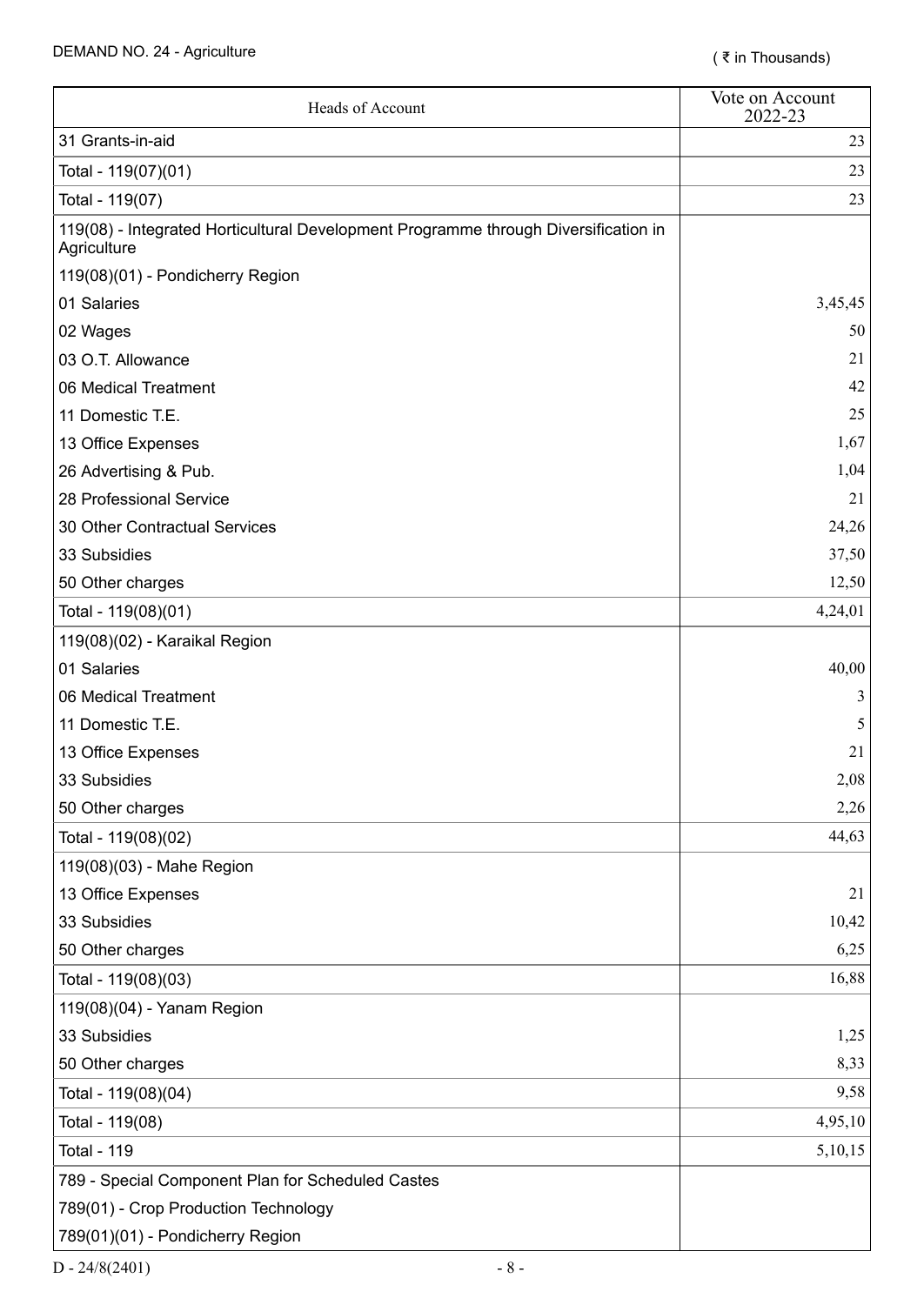| Heads of Account                                                                                                                     | Vote on Account<br>2022-23 |
|--------------------------------------------------------------------------------------------------------------------------------------|----------------------------|
| 33 Subsidies                                                                                                                         | 62,61                      |
| Total - 789(01)(01)                                                                                                                  | 62,61                      |
| 789(01)(02) - Karaikal Region                                                                                                        |                            |
| 33 Subsidies                                                                                                                         | 60,80                      |
| Total - 789(01)(02)                                                                                                                  | 60,80                      |
| 789(01)(04) - Yanam Region                                                                                                           |                            |
| 33 Subsidies                                                                                                                         | 15,16                      |
| Total - 789(01)(04)                                                                                                                  | 15,16                      |
| Total - 789(01)                                                                                                                      | 1,38,57                    |
| 789(13) - Promotion of Post Harvest Technology and establishment of Agriculture<br>clinics by Self Emplyed Agriculture Technologists |                            |
| 789(13)(01) - Pondicherry Region                                                                                                     |                            |
| 33 Subsidies                                                                                                                         | 1,25                       |
| Total - 789(13)(01)                                                                                                                  | 1,25                       |
| Total - 789(13)                                                                                                                      | 1,25                       |
| 789(14) - Integrated Horticultural Development Programme through Diversification in<br>Agriculture                                   |                            |
| 789(14)(01) - Pondicherry Region                                                                                                     |                            |
| 33 Subsidies                                                                                                                         | 63                         |
| Total - 789(14)(01)                                                                                                                  | 63                         |
| 789(14)(02) - Karaikal Region                                                                                                        |                            |
| 33 Subsidies                                                                                                                         | 63                         |
| Total - 789(14)(02)                                                                                                                  | 63                         |
| 789(14)(04) - Yanam Region                                                                                                           |                            |
| 33 Subsidies                                                                                                                         | 4,17                       |
| Total - 789(14)(04)                                                                                                                  | 4,17                       |
| Total - 789(14)                                                                                                                      | 5,43                       |
| 789(15) - Sub-Mission on Agricultural Mechanisation (CSS)                                                                            |                            |
| 789(15)(01) - Pondicherry Region                                                                                                     |                            |
| 33 Subsidies                                                                                                                         | 25,00                      |
| Total - 789(15)(01)                                                                                                                  | 25,00                      |
| 789(15)(02) - Karaikal Region                                                                                                        |                            |
| 33 Subsidies                                                                                                                         | 19,00                      |
| Total - 789(15)(02)                                                                                                                  | 19,00                      |
| Total - 789(15)                                                                                                                      | 44,00                      |
| <b>Total - 789</b>                                                                                                                   | 1,89,25                    |
| 800 - Other Expenditure                                                                                                              |                            |
| 800(13) - National Food Security Mission (CSS)                                                                                       |                            |
| 800(13)(01) - Pondicherry Region                                                                                                     |                            |
| 33 Subsidies                                                                                                                         | 13,79                      |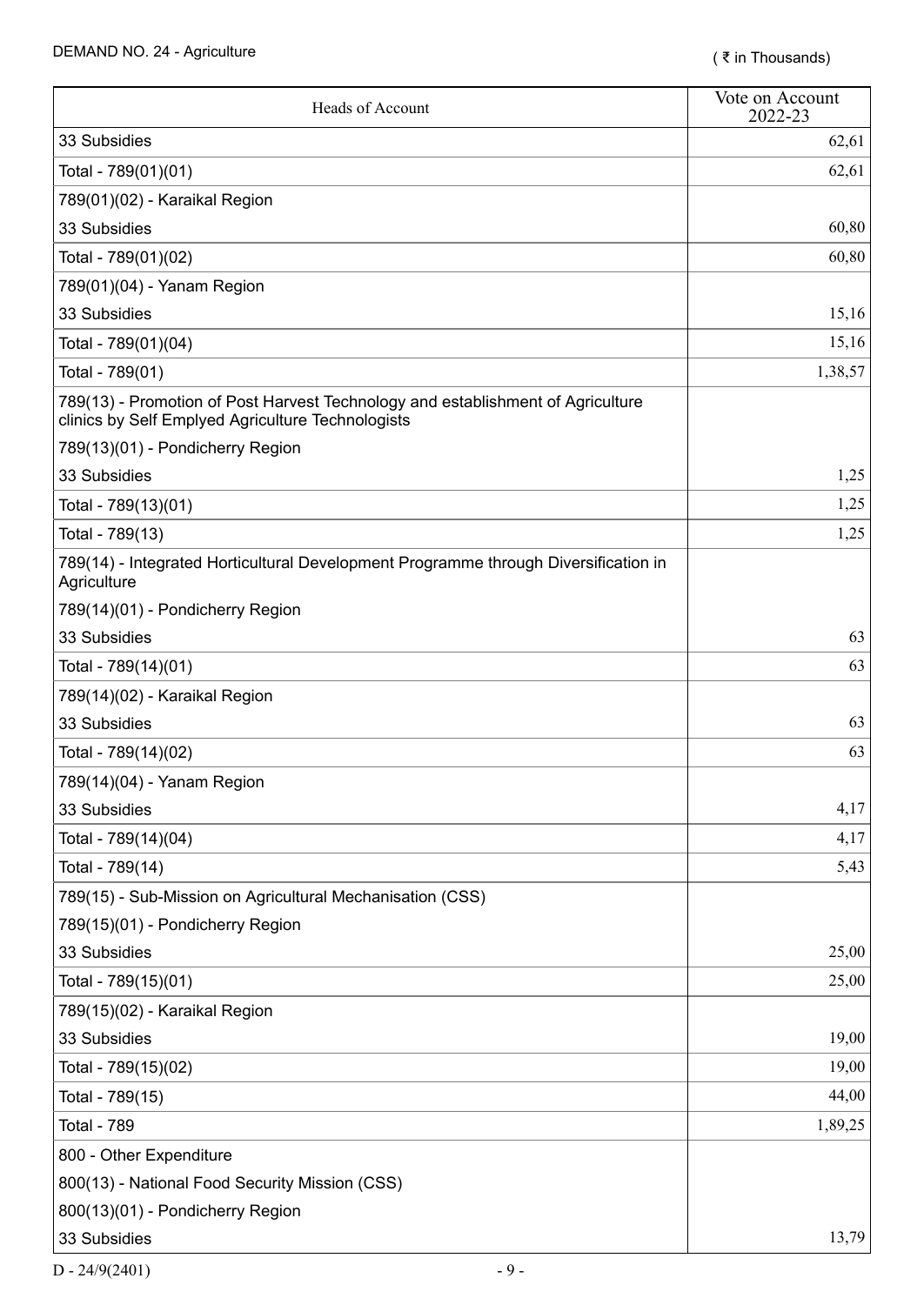| Heads of Account                                            | Vote on Account<br>2022-23 |
|-------------------------------------------------------------|----------------------------|
| 50 Other charges                                            | 3,00                       |
| Total - 800(13)(01)                                         | 16,79                      |
| 800(13)(02) - Karaikal Region                               |                            |
| 33 Subsidies                                                | 4,04                       |
| Total - 800(13)(02)                                         | 4,04                       |
| Total - 800(13)                                             | 20,83                      |
| 800(16) - Sub-Mission on Agricultural Mechanisation (CSS)   |                            |
| 800(16)(01) - Pondicherry Region                            |                            |
| 33 Subsidies                                                | 81,11                      |
| Total - 800(16)(01)                                         | 81,11                      |
| 800(16)(02) - Karaikal Region                               |                            |
| 33 Subsidies                                                | 65,88                      |
| Total - 800(16)(02)                                         | 65,88                      |
| Total - 800(16)                                             | 1,46,99                    |
| 800(17) - Sub-Mission on Agricultural Extension (CSS)       |                            |
| 800(17)(01) - Pondicherry Region                            |                            |
| 31 Grants-in-aid                                            | 28,68                      |
| 36 Grant in aid Salaries                                    | 16,67                      |
| Total - 800(17)(01)                                         | 45,35                      |
| Total - 800(17)                                             | 45,35                      |
| 800(18) - Sub-Mission on Seeds and Planting Materials (CSS) |                            |
| 800(18)(01) - Pondicherry Region                            |                            |
| 50 Other charges                                            | 6                          |
| Total - 800(18)(01)                                         | 6                          |
| 800(18)(02) - Karaikal Region                               |                            |
| 50 Other charges                                            | 4,17                       |
| Total - 800(18)(02)                                         | 4,17                       |
| Total - 800(18)                                             | 4,23                       |
| <b>Total - 800</b>                                          | 2,17,40                    |
| Total - Major Head '2401'                                   | 36,74,18                   |
| Major Head '2402'                                           |                            |
| SOIL AND WATER CONSERVATION                                 |                            |
| 001 - Direction and Administration                          |                            |
| 001(01) - Soil and Input Analysis                           |                            |
| 001(01)(01) - Pondicherry Region                            |                            |
| 01 Salaries                                                 | 74,00                      |
| 02 Wages                                                    | 3,35                       |
| 06 Medical Treatment                                        | $\overline{4}$             |
| 11 Domestic T.E.                                            | 10                         |
| 13 Office Expenses                                          | 44                         |

 $D - 24/10(2401)(2402)$  - 10 -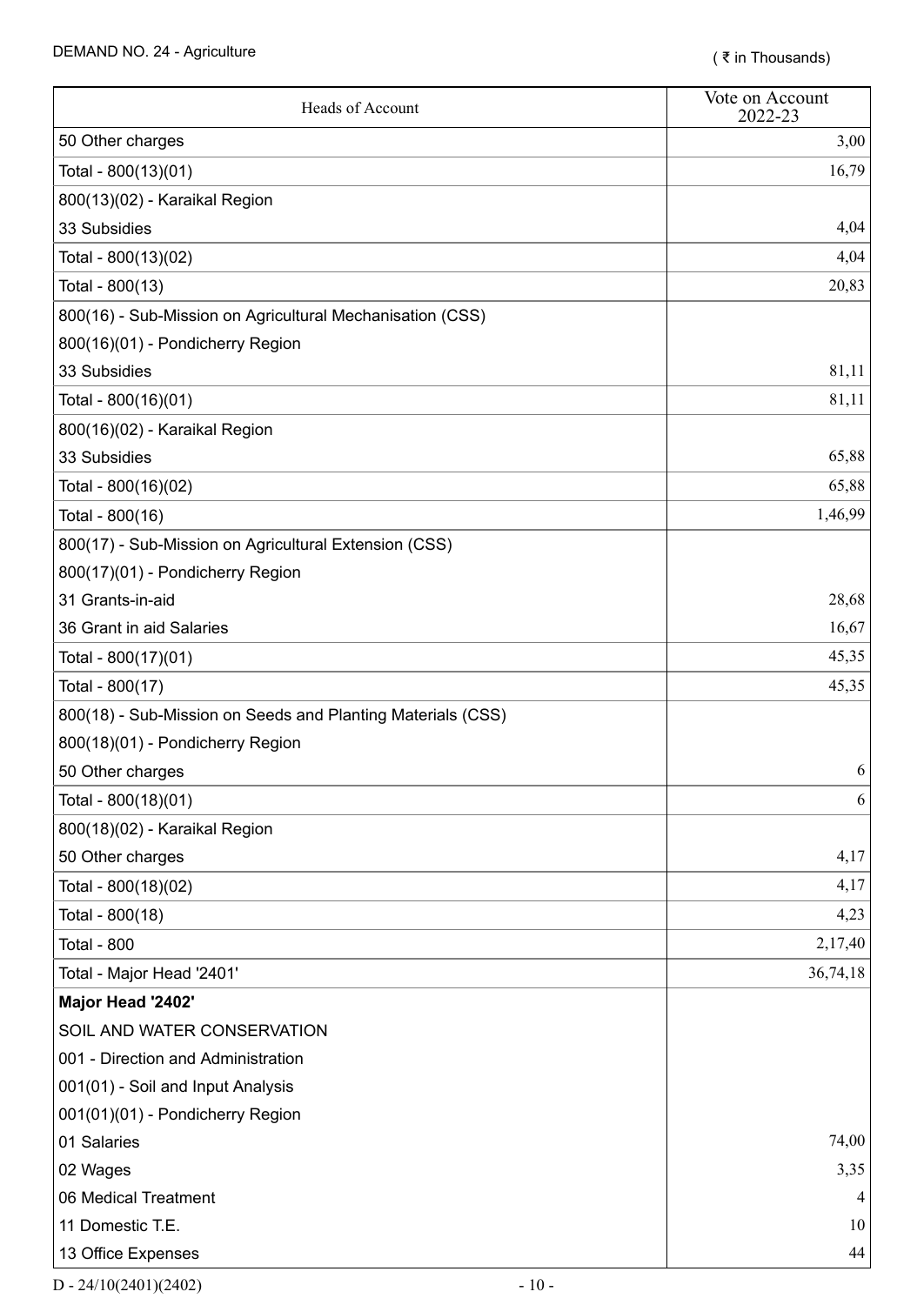| Heads of Account                    | Vote on Account<br>2022-23 |
|-------------------------------------|----------------------------|
| 50 Other charges                    | 42                         |
| Total - 001(01)(01)                 | 78,35                      |
| 001(01)(02) - Karaikal Region       |                            |
| 01 Salaries                         | 23,50                      |
| 06 Medical Treatment                |                            |
| 11 Domestic T.E.                    |                            |
| 13 Office Expenses                  | 21                         |
| Total - 001(01)(02)                 | 23,75                      |
| Total - 001(01)                     | 1,02,10                    |
| <b>Total - 001</b>                  | 1,02,10                    |
| 102 - Soil conservation             |                            |
| 102(01) - Water management works    |                            |
| 102(01)(02) - Karaikal Region       |                            |
| 01 Salaries                         | 22,50                      |
| 06 Medical Treatment                |                            |
| 11 Domestic T.E.                    | 45                         |
| 13 Office Expenses                  | 21                         |
| Total - 102(01)(02)                 | 23,17                      |
| Total - 102(01)                     | 23,17                      |
| <b>Total - 102</b>                  | 23,17                      |
| Total - Major Head '2402'           | 1,25,27                    |
| Major Head '2406'                   |                            |
| <b>FORESTRY AND WILDLIFE</b>        |                            |
| 01 - Forestry                       |                            |
| 01/102 - Social and Farm Forestry   |                            |
| 01/102(01) - Social Forestry        |                            |
| 01/102(01)(01) - Pondicherry Region |                            |
| 01 Salaries                         | 2,27,50                    |
| 02 Wages                            | 23,83                      |
| 06 Medical Treatment                | 2,44                       |
| 11 Domestic T.E.                    | 2,70                       |
| 13 Office Expenses                  | 1,88                       |
| 24 P.O.L                            | 83                         |
| 28 Professional Service             | 31                         |
| 50 Other charges                    | 6,76                       |
| Total - 01/102(01)(01)              | 2,66,25                    |
| 01/102(01)(02) - Karaikal Region    |                            |
| 01 Salaries                         | 24,40                      |
| 06 Medical Treatment                |                            |
| 11 Domestic T.E.                    | 1,00                       |

 $D - 24/11(2402)(2406)$  - 11 -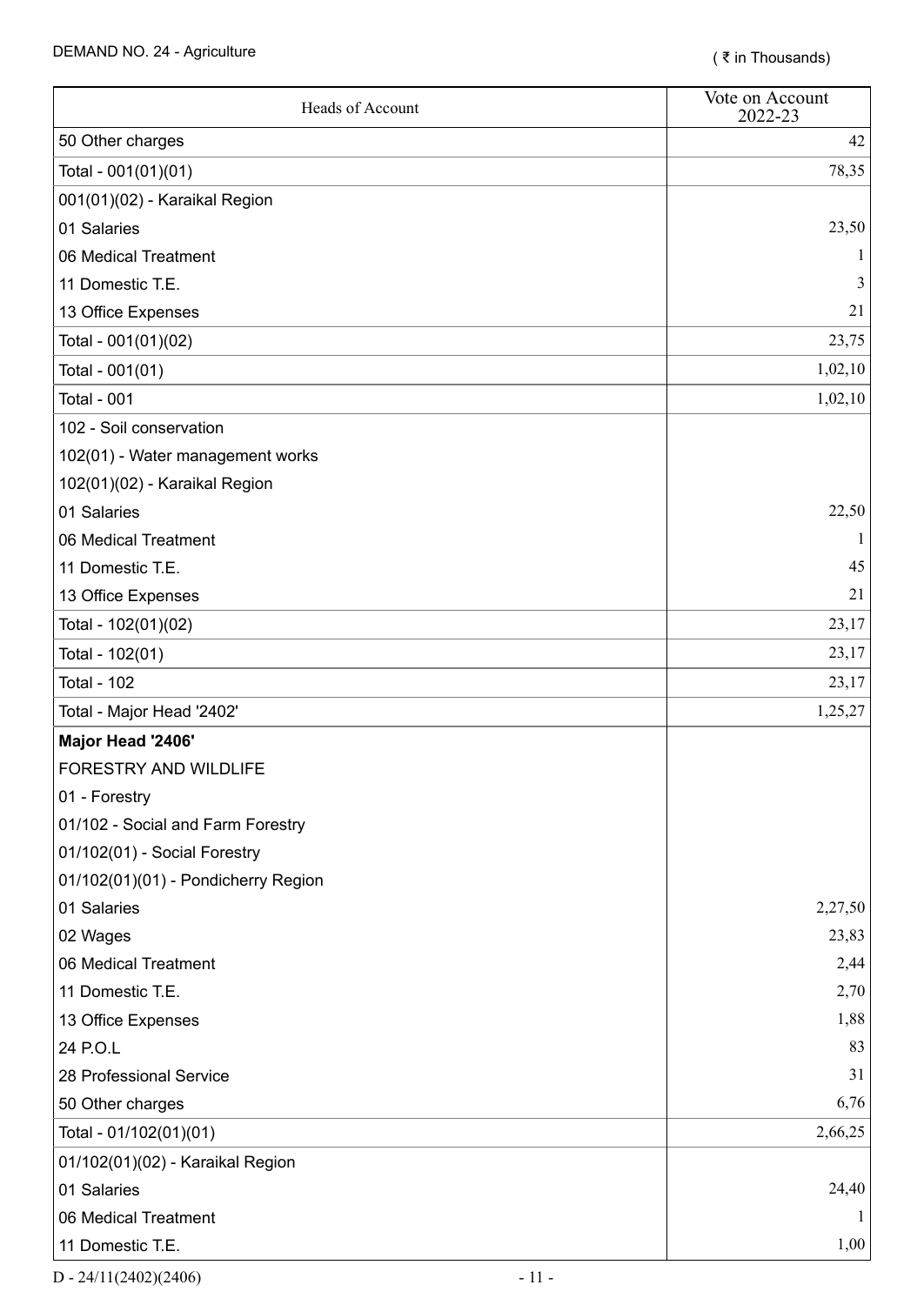| Heads of Account                                                                               | Vote on Account<br>2022-23 |
|------------------------------------------------------------------------------------------------|----------------------------|
| 13 Office Expenses                                                                             | 19                         |
| 50 Other charges                                                                               | 21                         |
| Total - 01/102(01)(02)                                                                         | 25,81                      |
| 01/102(01)(03) - Mahe Region                                                                   |                            |
| 01 Salaries                                                                                    |                            |
| 11 Domestic T.E.                                                                               |                            |
| 13 Office Expenses                                                                             |                            |
| 50 Other charges                                                                               | 83                         |
| Total - 01/102(01)(03)                                                                         | 87                         |
| 01/102(01)(04) - Yanam Region                                                                  |                            |
| 01 Salaries                                                                                    | 5,70                       |
| 02 Wages                                                                                       |                            |
| 06 Medical Treatment                                                                           | 42                         |
| 11 Domestic T.E.                                                                               | 10                         |
| 13 Office Expenses                                                                             | 8                          |
| 50 Other charges                                                                               | 42                         |
| Total - 01/102(01)(04)                                                                         | 6,73                       |
| Total - 01/102(01)                                                                             | 2,99,66                    |
| 01/102(04) - Strengthening of the Directorate of Forests and Wildlife                          |                            |
| 01/102(04)(01) - Pondicherry Region                                                            |                            |
| 13 Office Expenses                                                                             | 1,04                       |
| 50 Other charges                                                                               | 27,88                      |
| Total - 01/102(04)(01)                                                                         | 28,92                      |
| 01/102(04)(02) - Karaikal Region                                                               |                            |
| 50 Other charges                                                                               | 23                         |
| Total - 01/102(04)(02)                                                                         | 23                         |
| 01/102(04)(03) - Mahe Region                                                                   |                            |
| 50 Other charges                                                                               | 1,04                       |
| Total - 01/102(04)(03)                                                                         | 1,04                       |
| 01/102(04)(04) - Yanam Region                                                                  |                            |
| 50 Other charges                                                                               | 4                          |
| Total - 01/102(04)(04)                                                                         | 4                          |
| Total - 01/102(04)                                                                             | 30,23                      |
| 01/102(05) - Preservation, Conservation, Protection and Development of Forests and<br>Wildlife |                            |
| 01/102(05)(01) - Pondicherry Region                                                            |                            |
| 13 Office Expenses                                                                             | 5,01                       |
| 50 Other charges                                                                               | 8,75                       |
| Total - 01/102(05)(01)                                                                         | 13,76                      |
| 01/102(05)(02) - Karaikal Region                                                               |                            |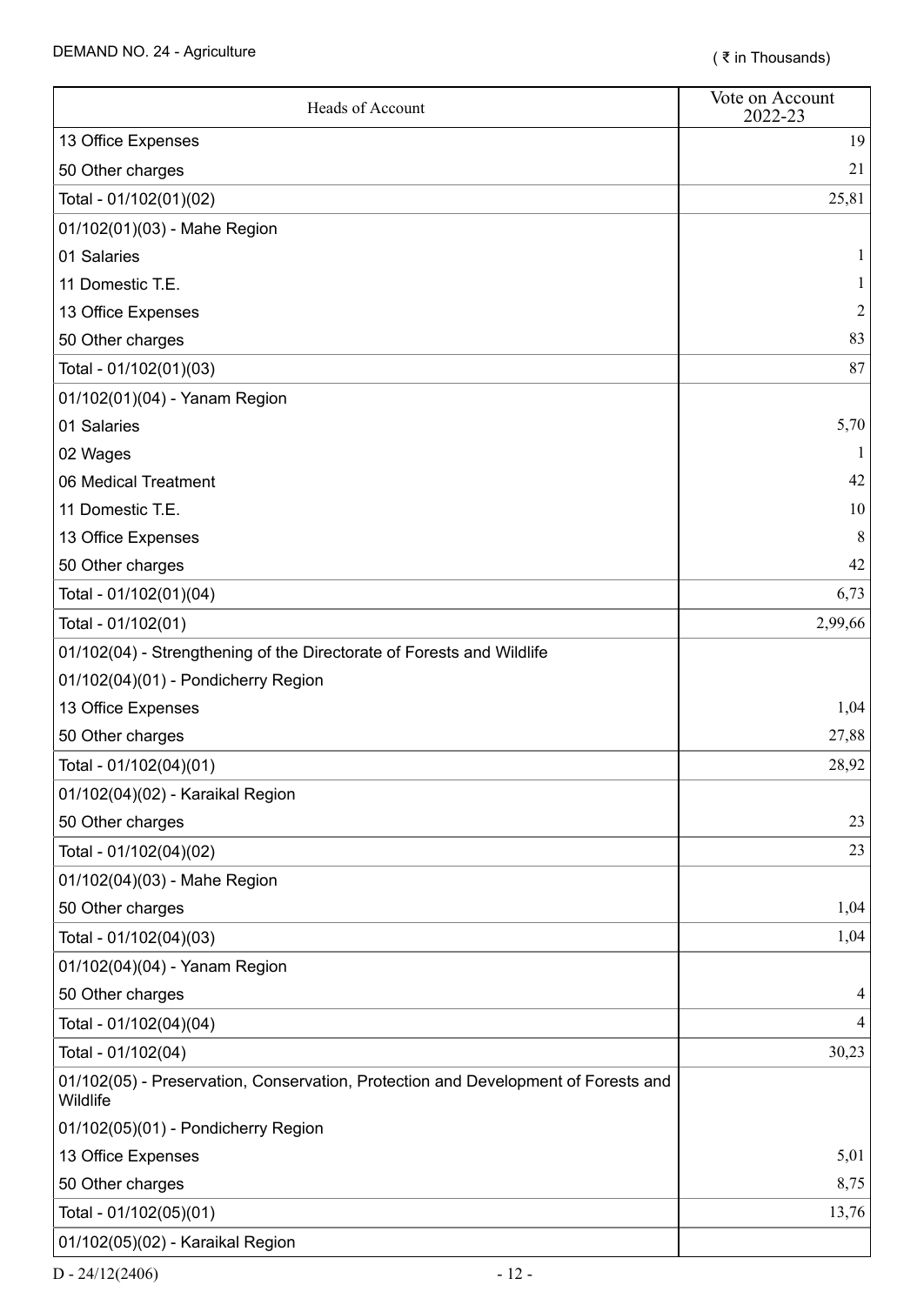| Heads of Account                                                                                            | Vote on Account<br>2022-23 |
|-------------------------------------------------------------------------------------------------------------|----------------------------|
| 26 Advertising & Pub.                                                                                       | $\overline{2}$             |
| 50 Other charges                                                                                            | 13                         |
| Total - 01/102(05)(02)                                                                                      | 15                         |
| 01/102(05)(03) - Mahe Region                                                                                |                            |
| 50 Other charges                                                                                            | 1,05                       |
| Total - 01/102(05)(03)                                                                                      | 1,05                       |
| 01/102(05)(04) - Yanam Region                                                                               |                            |
| 30 Other Contractual Services                                                                               | 5,68                       |
| Total - 01/102(05)(04)                                                                                      | 5,68                       |
| Total - 01/102(05)                                                                                          | 20,64                      |
| 01/102(06) - Conservation and Management of Oussudu Sanctuary (CSS)                                         |                            |
| 01/102(06)(01) - Pondicherry Region                                                                         |                            |
| 50 Other charges                                                                                            | 5,56                       |
| Total - 01/102(06)(01)                                                                                      | 5,56                       |
| Total - 01/102(06)                                                                                          | 5,56                       |
| 01/102(08) - Integrated Development of Wild Life Habitates (CSS)                                            |                            |
| 01/102(08)(01) - Pondicherry Region                                                                         |                            |
| 50 Other charges                                                                                            | 3,62                       |
| Total - 01/102(08)(01)                                                                                      | 3,62                       |
| Total - 01/102(08)                                                                                          | 3,62                       |
| 01/102(09) - Intensification of Forest Management (CSS)                                                     |                            |
| 01/102(09)(01) - Pondicherry Region                                                                         |                            |
| 50 Other charges                                                                                            | 2,92                       |
| Total - 01/102(09)(01)                                                                                      | 2,92                       |
| Total - 01/102(09)                                                                                          | 2,92                       |
| 01/102(10) - Payment of Current Consumption Charges, Water Consumption Charges,<br>Telephone Charges, etc., |                            |
| 01/102(10)(01) - Pondicherry Region                                                                         |                            |
| 13 Office Expenses                                                                                          | 1,33                       |
| Total - 01/102(10)(01)                                                                                      | 1,33                       |
| 01/102(10)(04) - Yanam Region                                                                               |                            |
| 13 Office Expenses                                                                                          | 10                         |
| Total - 01/102(10)(04)                                                                                      | 10                         |
| Total - 01/102(10)                                                                                          | 1,43                       |
| Total - 01/102                                                                                              | 3,64,06                    |
| Total - 01                                                                                                  | 3,64,06                    |
| 02 - Environmental Forestry and Wild Life                                                                   |                            |
| 02/112 - Public Gardens                                                                                     |                            |
| 02/112(01) - Botanical Garden                                                                               |                            |
| 02/112(01)(01) - Pondicherry Region                                                                         |                            |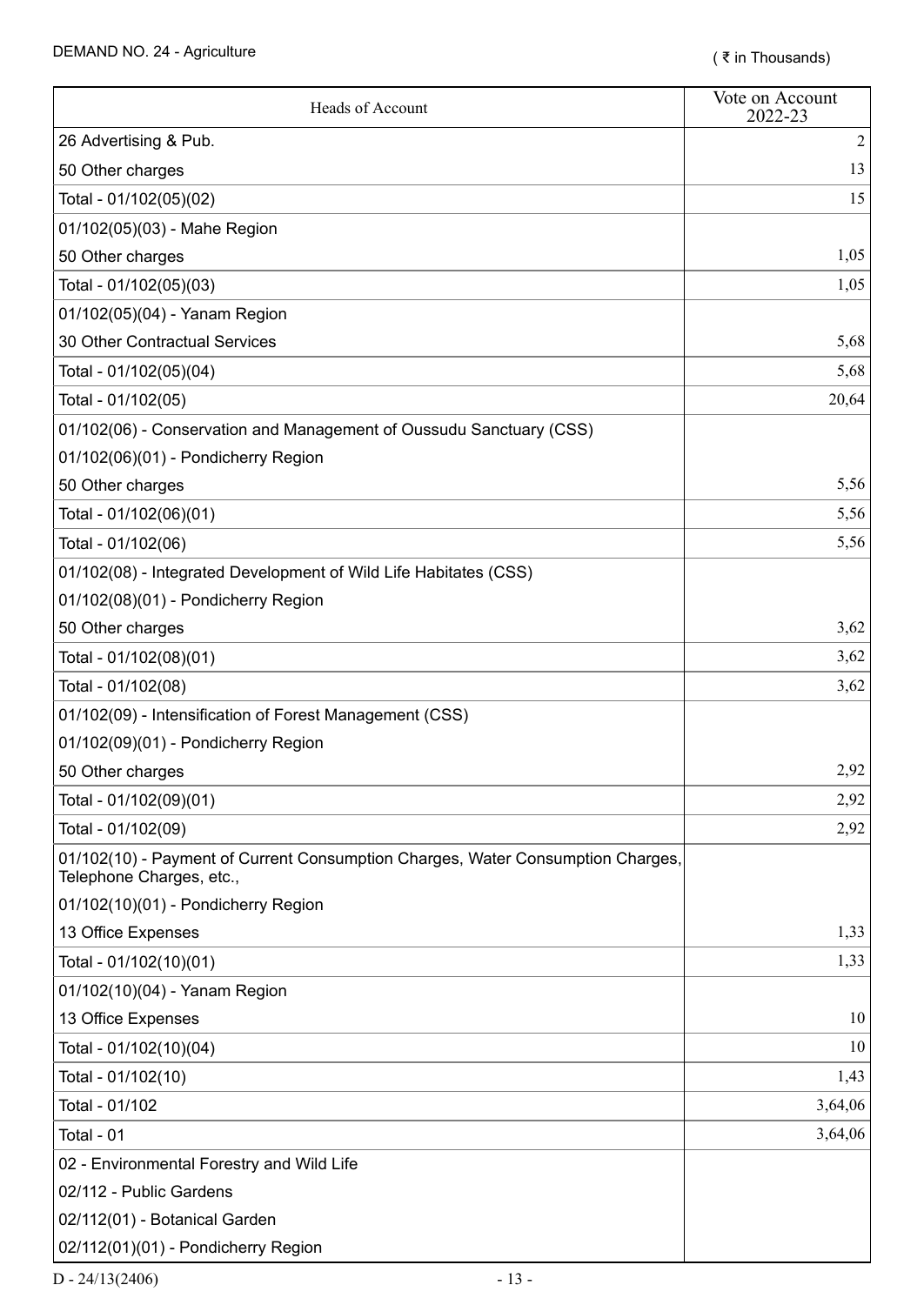| Heads of Account                                          | Vote on Account<br>2022-23 |
|-----------------------------------------------------------|----------------------------|
| 01 Salaries                                               | 69,82                      |
| 06 Medical Treatment                                      | 8                          |
| 11 Domestic T.E.                                          | 15                         |
| Total - 02/112(01)(01)                                    | 70,05                      |
| Total - 02/112(01)                                        | 70,05                      |
| Total - 02/112                                            | 70,05                      |
| Total - 02                                                | 70,05                      |
| Total - Major Head '2406'                                 | 4,34,11                    |
| Major Head '2415'                                         |                            |
| AGRICULTURAL RESEARCH AND EDUCATION                       |                            |
| 01 - Crop Husbandry                                       |                            |
| 01/277 - Education                                        |                            |
| 01/277(01) - Assistance to Krishi Vigyan Kendra           |                            |
| 01/277(01)(01) - Pondicherry Region                       |                            |
| 31 Grants-in-aid                                          | 8,25                       |
| 36 Grant in aid Salaries                                  | 2,03,68                    |
| Total - 01/277(01)(01)                                    | 2,11,93                    |
| 01/277(01)(02) - Karaikal Region                          |                            |
| 31 Grants-in-aid                                          | 6,60                       |
| 36 Grant in aid Salaries                                  | 43,54                      |
| Total - 01/277(01)(02)                                    | 50,14                      |
| Total - 01/277(01)                                        | 2,62,07                    |
| 01/277(02) - Assistance to Agricultural College (PAJANCO) |                            |
| 01/277(02)(02) - Karaikal Region                          |                            |
| 36 Grant in aid Salaries                                  | 7,31,32                    |
| Total - 01/277(02)(02)                                    | 7,31,32                    |
| Total - 01/277(02)                                        | 7,31,32                    |
| Total - 01/277                                            | 9,93,39                    |
| Total - 01                                                | 9,93,39                    |
| Total - Major Head '2415'                                 | 9,93,39                    |
| Major Head '2435'                                         |                            |
| OTHER AGRICULTURAL PROGRAMMES                             |                            |
| 01 - Marketing and quality control                        |                            |
| 01/101 - Marketing facilities                             |                            |
| 01/101(05) - Agricultural Marketing                       |                            |
| 01/101(05)(01) - Pondicherry Region                       |                            |
| 01 Salaries                                               | 24,00                      |
| 06 Medical Treatment                                      | 4                          |
| 11 Domestic T.E.                                          | 25                         |
| 13 Office Expenses                                        | 24                         |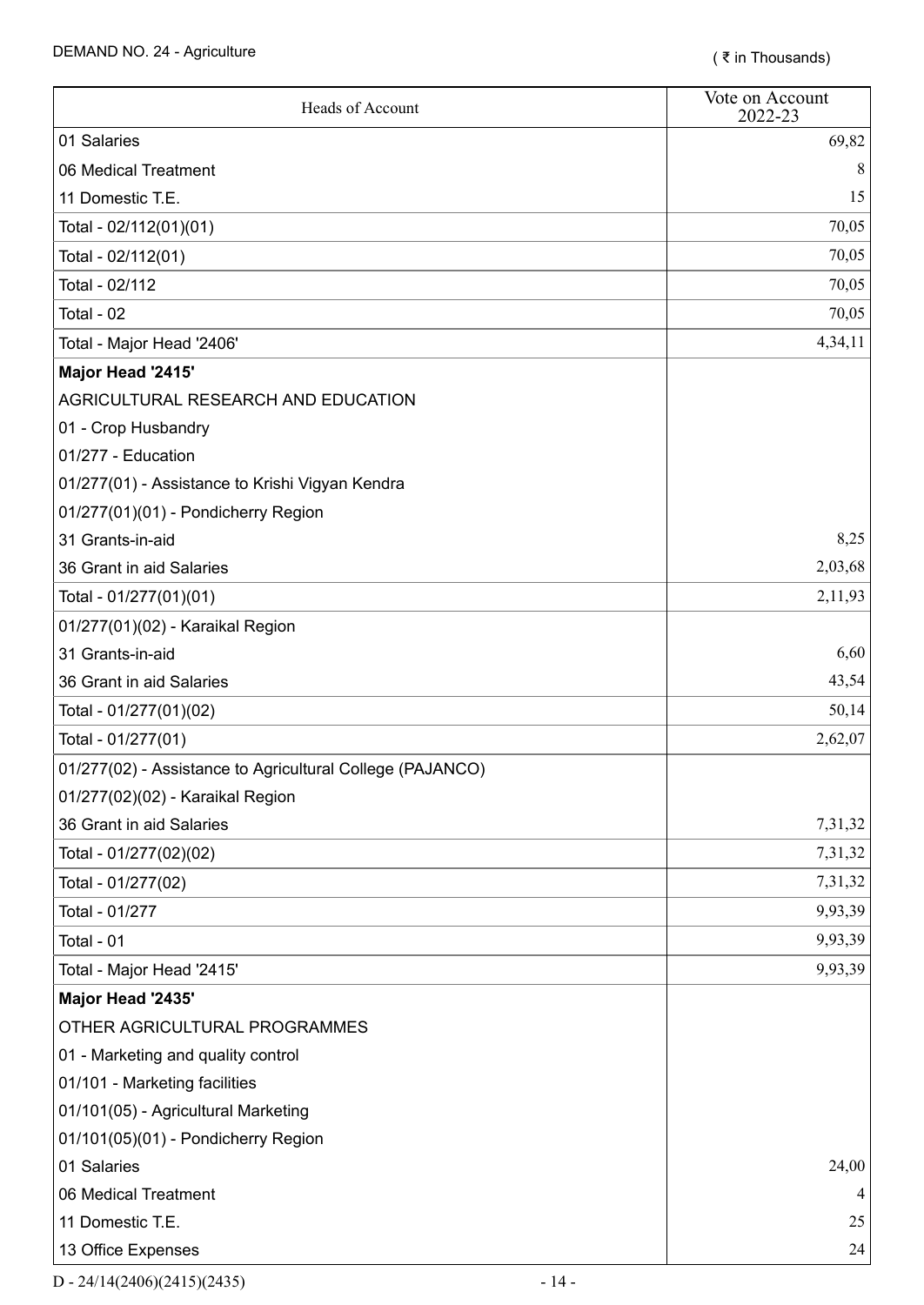| Heads of Account                                                                                                  | Vote on Account<br>2022-23 |
|-------------------------------------------------------------------------------------------------------------------|----------------------------|
| 31 Grants-in-aid                                                                                                  | 1,86                       |
| 33 Subsidies                                                                                                      | 4,17                       |
| 36 Grant in aid Salaries                                                                                          | 1,47,23                    |
| 50 Other charges                                                                                                  | 21                         |
| Total - 01/101(05)(01)                                                                                            | 1,78,00                    |
| 01/101(05)(02) - Karaikal Region                                                                                  |                            |
| 36 Grant in aid Salaries                                                                                          | 32,88                      |
| Total - 01/101(05)(02)                                                                                            | 32,88                      |
| Total - 01/101(05)                                                                                                | 2,10,88                    |
| Total - 01/101                                                                                                    | 2,10,88                    |
| Total - 01                                                                                                        | 2,10,88                    |
| Total - Major Head '2435'                                                                                         | 2,10,88                    |
| Major Head '2702'                                                                                                 |                            |
| <b>MINOR IRRIGATION</b>                                                                                           |                            |
| 02 - Ground Water                                                                                                 |                            |
| 02/001 - Direction and Administration                                                                             |                            |
| 02/001(03) - Integrated Scheme for Development, Harvesting, Recharging and<br><b>Conservation of Ground Water</b> |                            |
| 02/001(03)(01) - Pondicherry Region                                                                               |                            |
| 01 Salaries                                                                                                       | 1,14,98                    |
| 02 Wages                                                                                                          |                            |
| 06 Medical Treatment                                                                                              | 21                         |
| 11 Domestic T.E.                                                                                                  | 1,50                       |
| 13 Office Expenses                                                                                                | 83                         |
| 24 P.O.L                                                                                                          | 1,04                       |
| 26 Advertising & Pub.                                                                                             | 2                          |
| 30 Other Contractual Services                                                                                     | 3,04                       |
| 33 Subsidies                                                                                                      | 26,82                      |
| 50 Other charges                                                                                                  | 6,25                       |
| Total - 02/001(03)(01)                                                                                            | 1,54,70                    |
| 02/001(03)(02) - Karaikal Region                                                                                  |                            |
| 01 Salaries                                                                                                       | 2,67                       |
| 06 Medical Treatment                                                                                              |                            |
| 11 Domestic T.E.                                                                                                  |                            |
| 13 Office Expenses                                                                                                | 21                         |
| 33 Subsidies                                                                                                      | 83                         |
| Total - 02/001(03)(02)                                                                                            | 3,73                       |
| Total - 02/001(03)                                                                                                | 1,58,43                    |
| Total - 02/001                                                                                                    | 1,58,43                    |
| 02/789 - Special Component Plan for Scheduled Castes                                                              |                            |

 $D - 24/15(2435)(2702)$  - 15 -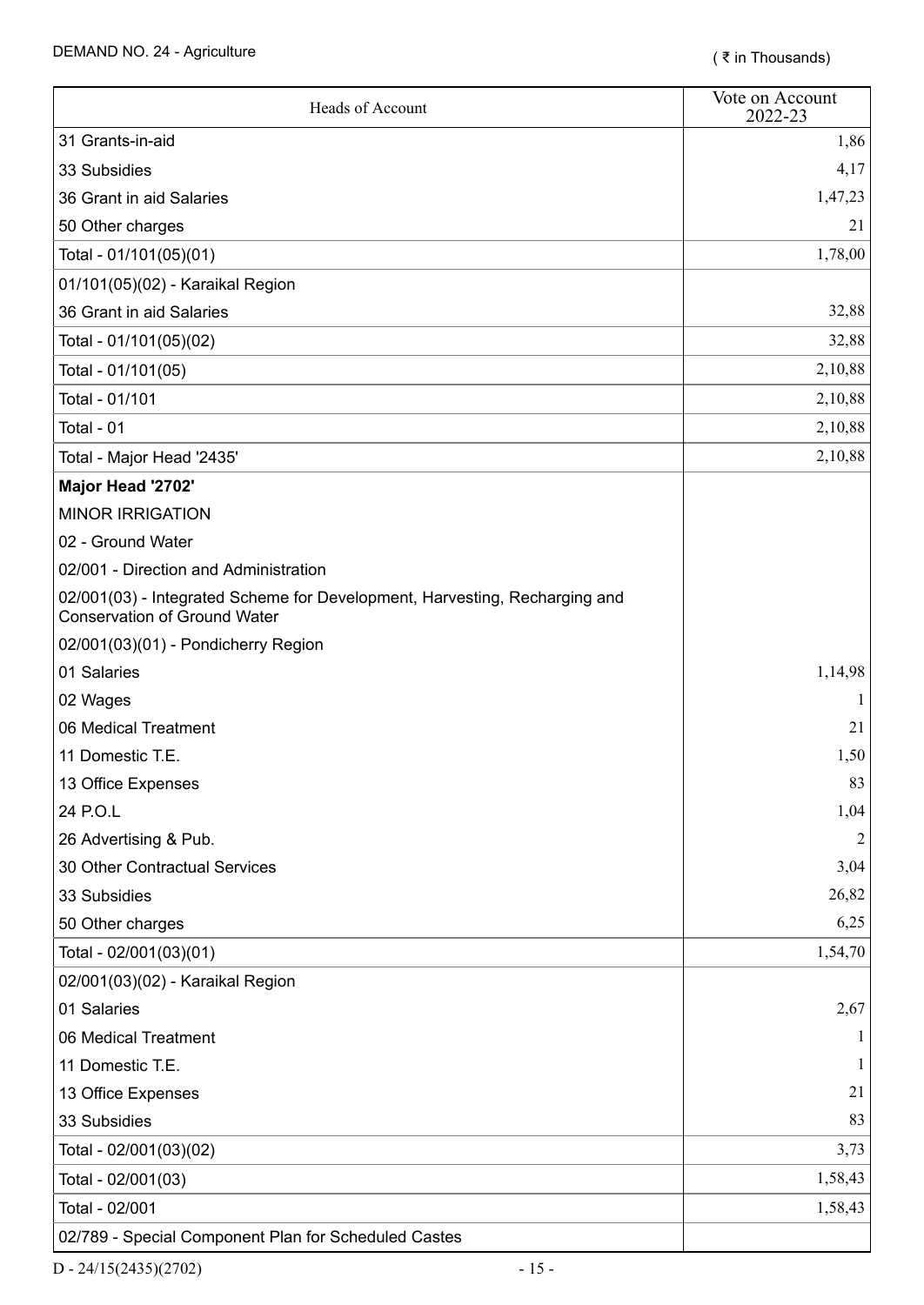| Heads of Account                                                                                                 | Vote on Account<br>2022-23 |
|------------------------------------------------------------------------------------------------------------------|----------------------------|
| 02/789(02) - Integrated Scheme for Development, Harvesting, Rechargng and<br><b>Conservation of Ground Water</b> |                            |
| 02/789(02)(01) - Pondicherry Region                                                                              |                            |
| 33 Subsidies                                                                                                     | 2,92                       |
| Total - 02/789(02)(01)                                                                                           | 2,92                       |
| 02/789(02)(02) - Karaikal Region                                                                                 |                            |
| 33 Subsidies                                                                                                     | 42                         |
| Total - 02/789(02)(02)                                                                                           | 42                         |
| Total - 02/789(02)                                                                                               | 3,34                       |
| Total - 02/789                                                                                                   | 3,34                       |
| Total - 02                                                                                                       | 1,61,77                    |
| Total - Major Head '2702'                                                                                        | 1,61,77                    |
| <b>Total - Revenue Section</b>                                                                                   | 58,96,27                   |
| <b>Capital Section</b>                                                                                           |                            |
| Major Head '4401'                                                                                                |                            |
| CAPITAL OUTLAY ON CROP HUSBANDRY                                                                                 |                            |
| 113 - Agricultural Engineering                                                                                   |                            |
| 113(01) - Government Agricultural Engineering Workshop                                                           |                            |
| 113(01)(01) - Pondicherry Region                                                                                 |                            |
| 52 Machinery & Equip.                                                                                            | 1,67                       |
| Total - 113(01)(01)                                                                                              | 1,67                       |
| Total - 113(01)                                                                                                  | 1,67                       |
| <b>Total - 113</b>                                                                                               | 1,67                       |
| 800 - Other Expenditure                                                                                          |                            |
| 800(06) - Acquisition of land for Agriculture Department                                                         |                            |
| 800(06)(02) - Karaikal Region                                                                                    |                            |
| 53 Major Works(Charged)                                                                                          | 1,56                       |
| Total - 800(06)(02)                                                                                              | 1,56                       |
| Charged                                                                                                          | 1,56                       |
| Total - 800(06)                                                                                                  | 1,56                       |
| Charged                                                                                                          | 1,56                       |
| <b>Total - 800</b>                                                                                               | 1,56                       |
| Charged                                                                                                          | 1,56                       |
| Total - Major Head '4401'                                                                                        | 3,23                       |
| Charged                                                                                                          | 1,56                       |
| Voted                                                                                                            | 1,67                       |
| <b>Total - Capital Section</b>                                                                                   | 3,23                       |
| Charged                                                                                                          | 1,56                       |
| Voted                                                                                                            | 1,67                       |
| Total - Demand No.24                                                                                             | 58,99,50                   |

 $D - 24/16(2702)(4401)$  - 16 -